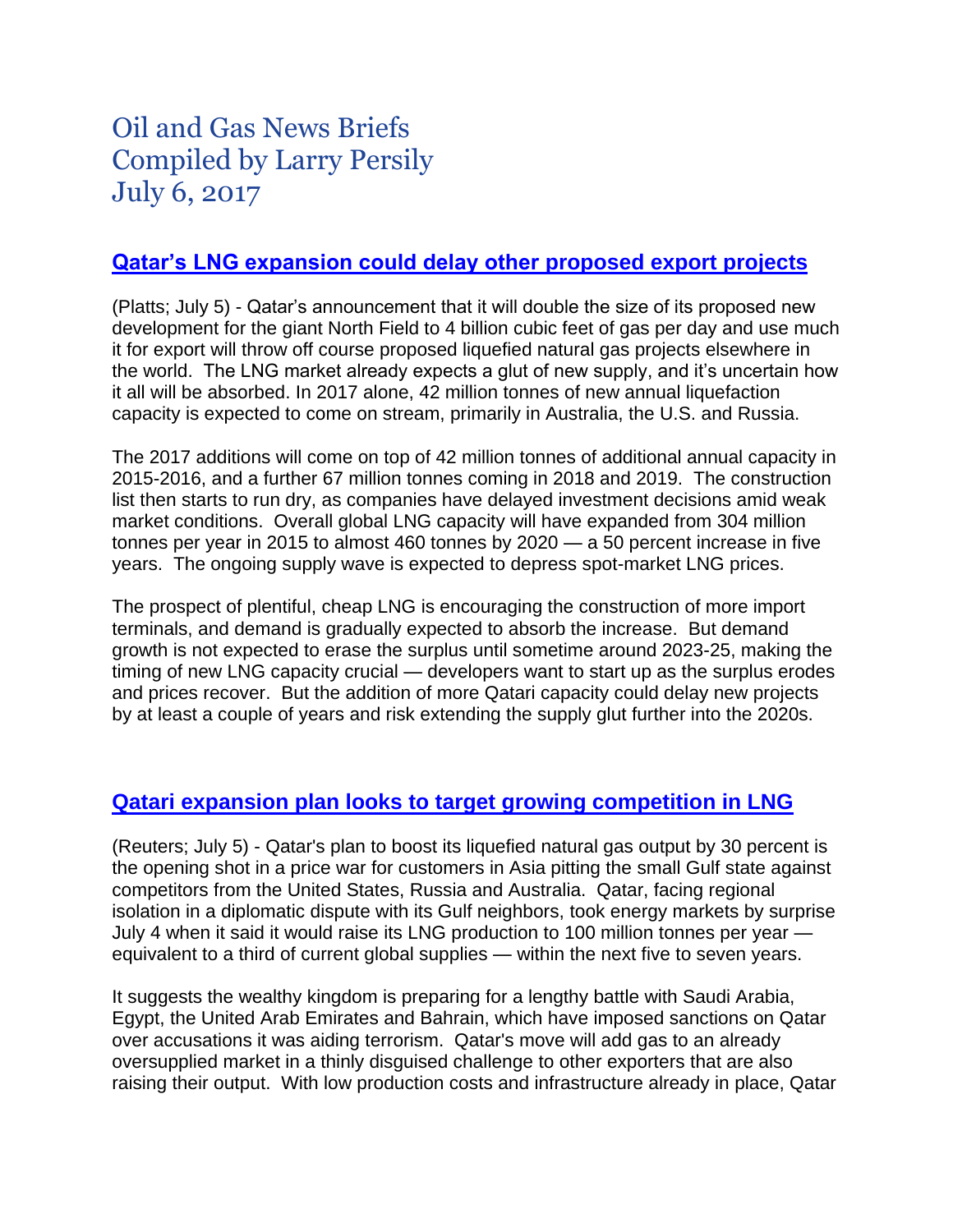is well placed to come out on top, analysts said. Flooding the market with more LNG will help defend its place as the world's top exporter, a position challenged by Australia.

"Qatar is losing market share, so it could be about becoming No. 1 again in LNG," said Neil Beveridge, senior oil and gas analyst at research and brokerage firm Sanford C. Bernstein. The main competitors challenged by Qatar's move are those that have yet to make a final investment decision for their project, especially in the United States. Chong Zhi Xin, at energy consultancy Wood Mackenzie, said Qatar's low-cost LNG expansion "is pushing a lot of new projects out of the market."

#### **[Qatar move is about protecting market and economic independence](https://uk.reuters.com/article/gulf-qatar-idUKL8N1JV3ML)**

(Reuters; July 4) - Qatar plans to raise its liquefied natural gas production capacity by 30 percent in an apparent show of strength in its dispute with Gulf neighbors that have imposed political and economic sanctions on Doha. The unexpected move came as Qatar appears to be preparing itself for greater economic independence should the dispute drag on with Saudi Arabia, the United Arab Emirates, Egypt and Bahrain. Its immediate effect will be to worsen a glut in the already oversupplied global LNG market.

The countries have severed diplomatic and transportation ties with Qatar, accusing it of supporting terrorism and courting regional rival Iran. Qatar denies the accusations. Qatar Petroleum's CEO said the firm would increase gas production from its giant North Field, boosting its LNG capacity 30 percent to 100 million tonnes per year.

With low production costs and LNG export terminals closer to buyers in Europe and Asia, the move means U.S. producers could struggle to sell their LNG — and projects that still need financing could struggle to find investors. Analysts said Qatar's move is partly to do with added competition in the market, mainly from Australia, the U.S. and Russia. "Qatar has one of the lowest LNG production costs in the world. It has followed an astute policy of maximizing value from market prices around the world," said Ajay Singh, an adviser at Japan Petroleum Exploration Co. "For Qatar, LNG is everything."

## **[Exxon, Shell, Total reportedly look to invest in Qatari LNG expansion](https://www.nytimes.com/reuters/2017/07/05/business/05reuters-gulf-qatar-lng-exclusive.html)**

(Reuters; July 5) - The West's three biggest energy corporations are lobbying Qatar to take part in a huge expansion of its natural gas production, handing Doha an unintended but timely boost in its bitter dispute with Gulf Arab neighbors. The chief executives of ExxonMobil, Shell and France's Total all met the emir, Sheikh Tamim bin Hamad al-Thani, in Qatar before the country announced plans on July 4 to raise its liquefied natural gas output capacity by 30 percent.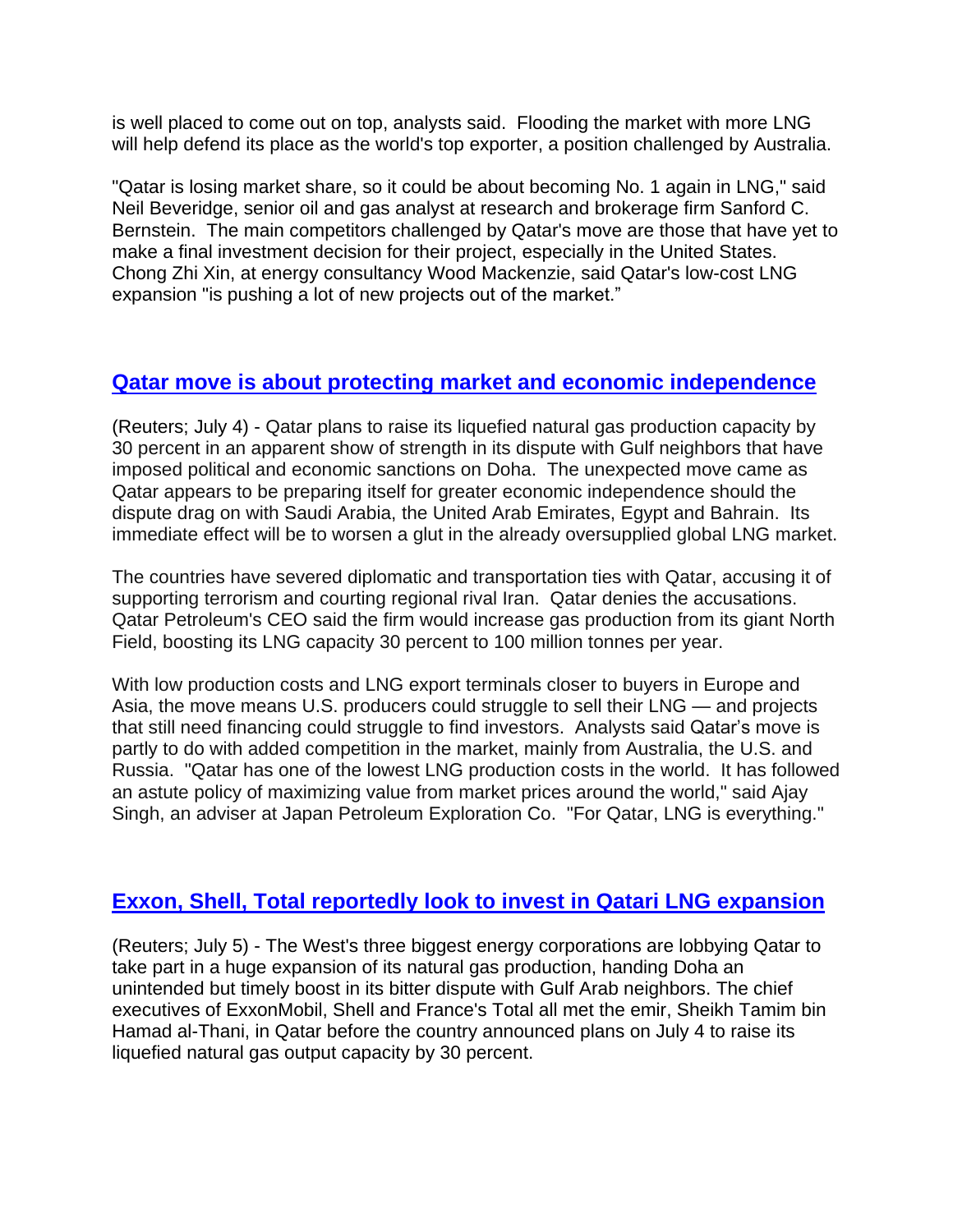Company and industry sources told Reuters the CEOs expressed interest in helping Qatar with its ambition's plan to boost its capacity to 100 million tonnes of LNG annually — equivalent to a third of current global supplies — in the next five to seven years. An executive from an energy major looking into expanding in Qatar said the business opportunity is worth the considerable political risk. "There is only one policy here — you have to behave like a commercial corporation," the executive said.

Qatar, the world's largest LNG supplier and second biggest gas exporter after Russia, has some of the lowest production costs. Exxon, Shell and Total have invested heavily in Qatar, particularly in LNG. "The Exxon CEO was very keen to join the new gas capacity expansion and expressed willingness to invest," a source said. Exxon will be the largest foreign investor in Qatar in 2017, with most of its money going into LNG, representing 7 percent of its global portfolio, according to consultancy Wood Mackenzie.

#### **Indian companies offer \$11 billion gas [investment](https://www.bloomberg.com/news/articles/2017-07-03/india-gives-iran-11-billion-best-offer-on-farzad-b-gas-field) in Iran**

(Bloomberg; July 2) - An Indian consortium is willing to spend as much as \$11 billion to develop a giant Iranian gas field and build the infrastructure to export the fuel so long as the Persian Gulf nation guarantees a "reasonable return" on the project, according to the company leading the group. ONGC Videsh Ltd. has offered to invest as much as \$6 billion in the Farzad-B field and spend the remaining amount to build a liquefied natural gas export facility, said Narendra Kumar Verma, managing director of the overseas investment unit of India's largest explorer, Oil & Natural Gas Corp.

The group is seeking a return of about 18 percent and Indian companies are willing to buy all the gas exported from the project, Verma said. "We have given our best offer to them," Verma said. "We have told the Iranian authorities very clearly that some basic returns are necessary." The two countries had aimed to conclude a deal by February on developing the field, which India has said holds reserves of almost 19 trillion cubic feet. The consortium, which includes Indian Oil Corp. and Oil India Ltd., has been trying to secure development rights to the Farzad-B gas field since at least 2009.

ONGC Videsh and Indian Oil each own 40 percent interest in the Farsi block that holds the Farzad-B field, while Oil India has 20 percent. India, the world's fourth-largest LNG buyer, wants to lock up resources to meet growing demand and spur the use of cleanerburning fuels. Iran, which is emerging from Western sanctions that stifled investment, already has signed a contract with Total and China National Petroleum Corp. to help develop the offshore South Pars project, the world's biggest gas field, for domestic use.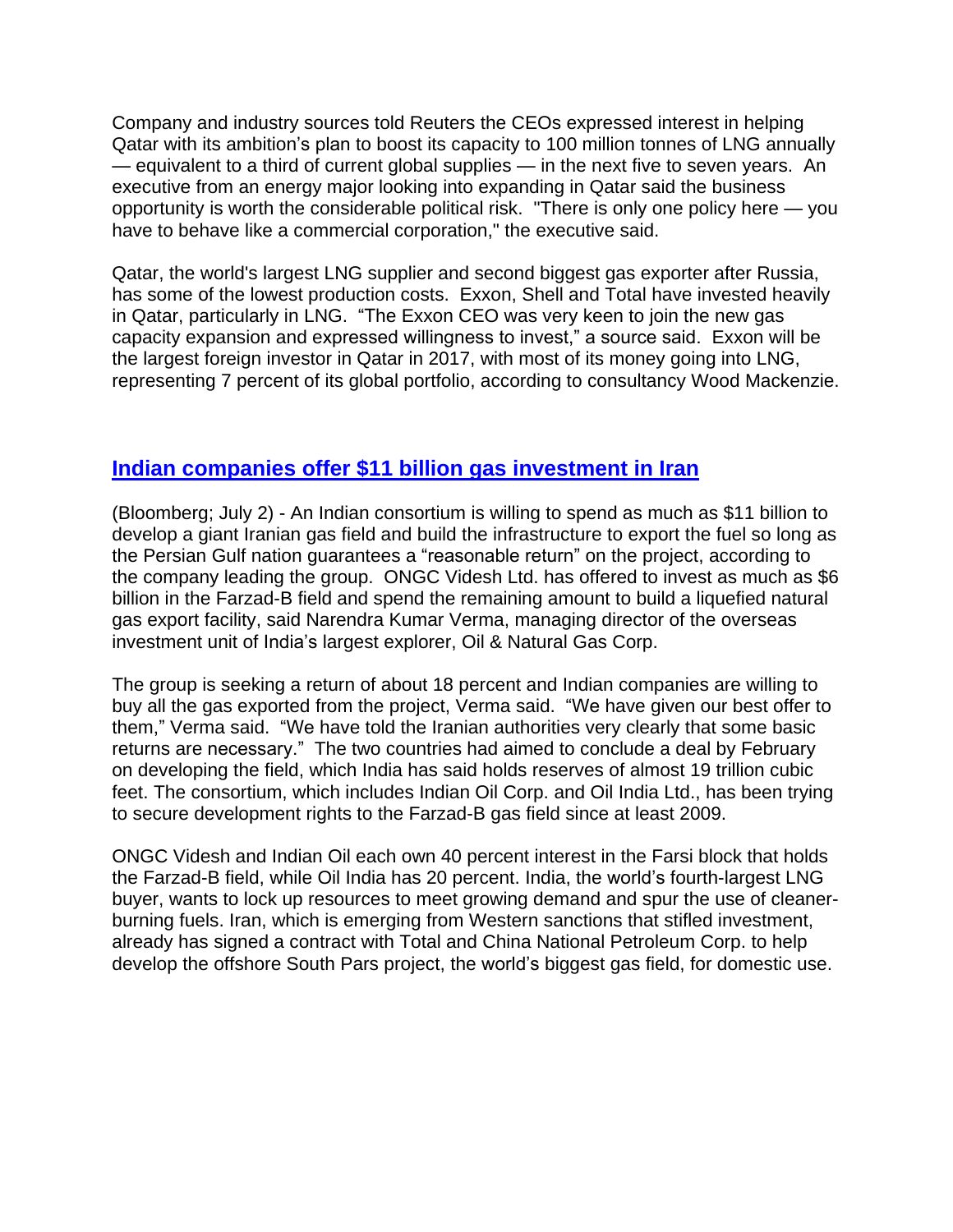## **Total signs with Iran for \$1 billion [investment](https://www.bloomberg.com/news/articles/2017-07-02/total-to-sign-milestone-iran-energy-deal-since-sanctions-eased) in gas field**

(Bloomberg; July 2) - Iran has signed a formal contract with Total to develop its share of the world's biggest gas field — the first investment by a multinational energy company since international sanctions on Iran were eased last year. The 20-year deal with National Iranian Oil Co. — and China National Petroleum Corp. — to develop Phase 11 of the South Pars offshore gas field represents the "first of many" projects for Total in Iran, CEO Patrick Pouyanne said July 3 at a signing ceremony in Tehran.

Total will be operator of the project, with the first phase estimated at about \$2 billion. Total's share would be \$1 billion. Iran's Oil Minister Bijan Namdar Zanganeh put the full cost of the project at about \$5 billion. It's "a big deal" for Iran and "will open the door for more companies to sign contracts," said Robin Mills, head of Dubai-based consultant Qamar Energy. Iran holds the world's largest gas reserves at 1,183 trillion cubic feet.

Total will have a 50.1 percent stake in the project with China at 30 percent and Iran at 19.9 percent. The deal is the first under Iran's new energy investment contract, which the government crafted to offer more attractive terms to international companies. Production is planned at 2 billion cubic feet of gas a day. Over the 20-year contract, Phase 11 will produce almost 12 trillion cubic feet of gas and 290 million barrels of gas condensate, said Ali Kardor, managing director of Iran's national oil and gas company.

#### **[Gazprom says it will start pipeline gas deliveries to China in 2019](http://www.nasdaq.com/article/gazprom-to-start-gas-supplies-to-china-via-siberia-in-dec-2019-20170705-00136)**

(Reuters; July 5) - Russia's largest gas producer Gazprom will start supplying fuel to China through a new pipeline from Siberia on Dec. 20, 2019, Gazprom CEO Alexei Miller said after a meeting with China National Petroleum Corp. CNPC chairman Wang Yulin and Gazprom's Miller met during this week's visit to Moscow by President Xi Jinping and signed a China-Russia supplementary sale-and-purchase contract, the state-owned Chinese company said on its website July 5. It did not provide details.

The deal is the latest sign that Russia is strengthening its ties with China, a major gas buyer. The new 2,000-mile, multibillion-dollar pipeline is named the Power of Siberia, and has been in planning for years. The ceremonial start of construction was held in September 2014. CNPC said in its website posting that it has agreed to speed up construction of pipeline and market development, as well as gas processing plants and underground gas storage facilities in China to make sure the project starts on time.

The 2019 start date appears ambitious, analysts said, with pipeline volume at the start likely to be low as ramping up to full capacity would take some time. Russia needs to develop two new gas fields in order to fill the line. And it's possible Russia may have offered price concessions, said Massimo Di Odoardo, vice president of global gas and LNG at Wood Mackenzie. "Clearly this announcement is a big push to show the project is still alive. … We wondered if this big push could also include some concessions."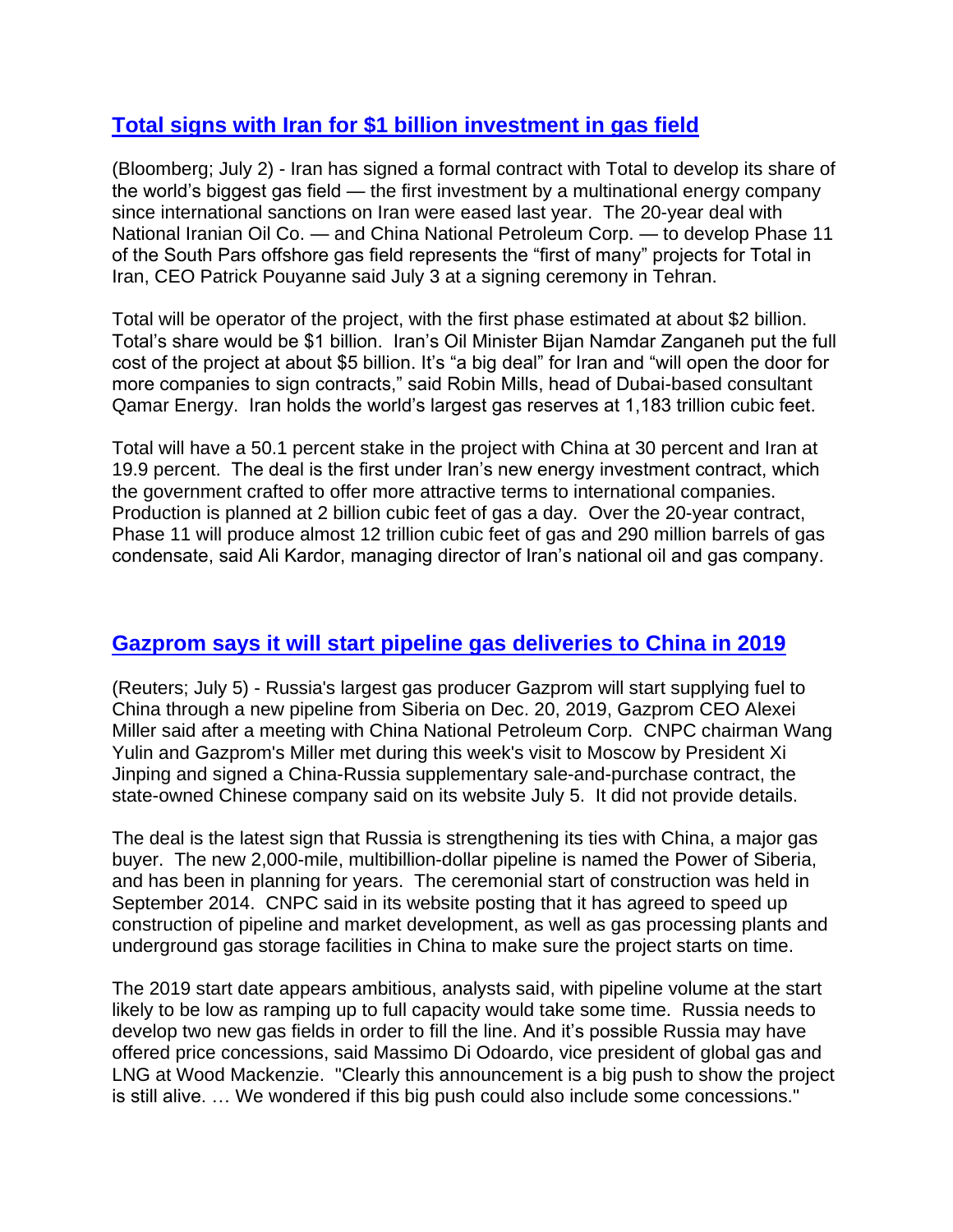#### **[LNG buyers gain from Japan's move against resale restrictions](http://www.afr.com/business/energy/gas/lng-power-shift-moves-further-in-favour-of-buyers-20170703-gx3c5m)**

(Australian Financial Review; July 3) – A move by Japan to outlaw destination restrictions in long-term liquefied natural gas sales contracts has further shifted the balance of power in the oversupplied market toward buyers despite encouraging data from China on rising gas demand, experts say. Japan's Fair Trade Commission recommended last week that all new LNG contracts exclude clauses that restrict where cargoes can be sent, effectively freeing up shipments for resale.

The decision means destination clauses in LNG contracts are "on the path to extinction in Asia," said Bernstein Research, noting the region is following the path set in Europe a decade ago when that market was also suffering from oversupply. The firm expects China and South Korea to follow suit. Eliminating the resale restrictions, Bernstein said, would help end the practice whereby exporters can maintain different prices for the same product, resulting in premium prices being paid in Japan, for example.

Bernstein analyst Neil Beveridge said Japan was emboldened by the oversupply in the LNG market to take steps to outlaw the restrictions, demonstrating a "palpable shift in power from LNG sellers to buyers, given the glut of LNG." Buyers gradually gained the upper hand in the LNG market over the past couple of years as evidence grew that the oversupply would persist for the rest of the decade. Long-term sales contracts have become shorter, while some buyers have formed alliances to boost bargaining strength.

#### **Bangladesh looks to LNG [for phase-out](https://www.platts.com/latest-news/natural-gas/singapore/lng-to-replace-oil-in-bangladesh-power-markets-26760298?) of oil-fired generating plants**

(Platts; June 28) - Bangladesh is set to start replacing oil products with liquefied natural gas in its power markets from 2018, as the government aims to substitute its short-term oil-fired rental power plants with new gas-fired facilities, a senior official with state-run Bangladesh Petroleum Corp. told S&P Global Platts on June 28. The replacement will lead to a gradual reduction in imports of refined products, with new gas-fueled power plants to play an increasingly important role in the country's electricity generation, said Sayed Mohammad Mozammel Haque, BPC's director for operations and planning.

Bangladesh targets taking its first LNG imports in early 2018 with demand for the fuel expected to reach nearly 9 million metric tons per year by 2022, according to Platts Analytics, mainly to supply growing gas consumption from the power sector, which accounts for 58 percent of the country's current gas demand. This percentage is likely to increase as Bangladesh looks to expand its gas-fired power generation capacity.

Bangladesh began expanding its oil-based generation capacity in 2010, amid a natural gas deficit caused by depleting upstream reserves and rapid industrialization, bringing almost 40 new oil-fired power plants online by the end of 2016. Currently, Bangladesh has over 50 operational oil-fired power plants.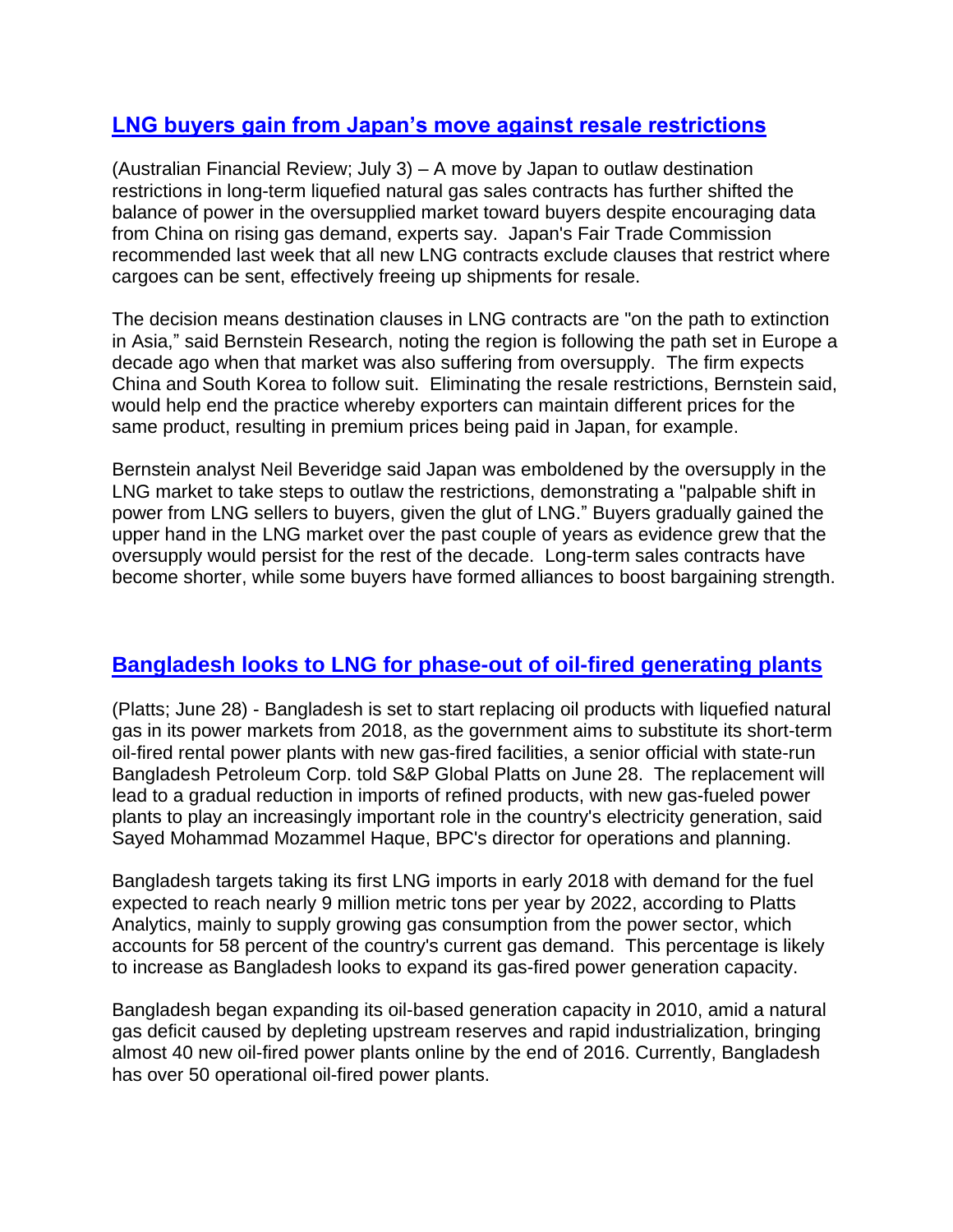## **[China limits distributors' profits to help build more demand for gas](https://www.bloomberg.com/news/articles/2017-07-04/costliest-gas-in-world-clouding-china-s-campaign-for-bluer-skies)**

(Bloomberg; July 4) – China wants to use more cleaner-burning gas in place of the coal that's choking its skies. China has the ability to increase gas imports and is seeking to raise domestic gas production, but setting the price for gas is difficult. The challenge is that gas producers, importers and distributors need the government-controlled prices to be high enough to make money. Customers want low prices, but set the prices too low and the state risks threatening investment in future production and energy security.

"It's a balancing act for the government that requires on one side (lower prices) stimulating gas demand," said Miaoru Huang, a Beijing-based energy analyst for Wood Mackenzie. "On the other hand, it needs (higher prices) to ensure reasonable returns for upstream players and transmission and distribution companies that are needed to ensure sustained investment so China can maintain its growth in gas production."

The government raised prices a few years ago to encourage production and help cover the higher cost of imports. But that slowed demand growth. In 2015, the government cut wholesale prices. However, the final cost to industrial users was still higher because of large margins for distributors. So now the government is taking a knife to the middlemen that take the gas from the state-run giants and sell it to individual users. The government last month capped investment returns for gas distributors at 7 percent.

## **First U.S. shale gas [LNG cargo to land in U.K. this week](https://www.ft.com/content/f7ea9416-616e-11e7-8814-0ac7eb84e5f1)**

(The Financial Times; London; July 5) - The U.K. is set to receive its first cargo of U.S. liquefied natural gas from the Gulf coast this week, as growing U.S. supplies of shale gas find new buyers in Europe. The LNG cargo from the Cheniere Energy export terminal in Sabine Pass, La., will arrive at the Isle of Grain terminal about July 8, according to industry sources. An LNG carrier chartered by France's Total is moving the gas to the coastal terminal east of London.

As Europe seeks to reduce its reliance on Russian pipeline gas, U.S. LNG could provide one alternative in the coming years amid greater focus on energy security. "Aside from pipeline gas, the U.K. and Europe have relied on LNG from Algeria, Nigeria and Qatar. The U.S. in time to come will provide another option," said Ed Cox, editor of Global LNG Markets at ICIS, which provides pricing information and market analysis.

The cargo comes as demand for spot trade in the global market is weak and Europe is the market of last resort. "We've been expecting the U.K. to take cargoes, it's just taken longer than expected," Cox said, adding that the Sabine Pass plant that opened last year had already sent LNG elsewhere in Europe, including Portugal and Spain.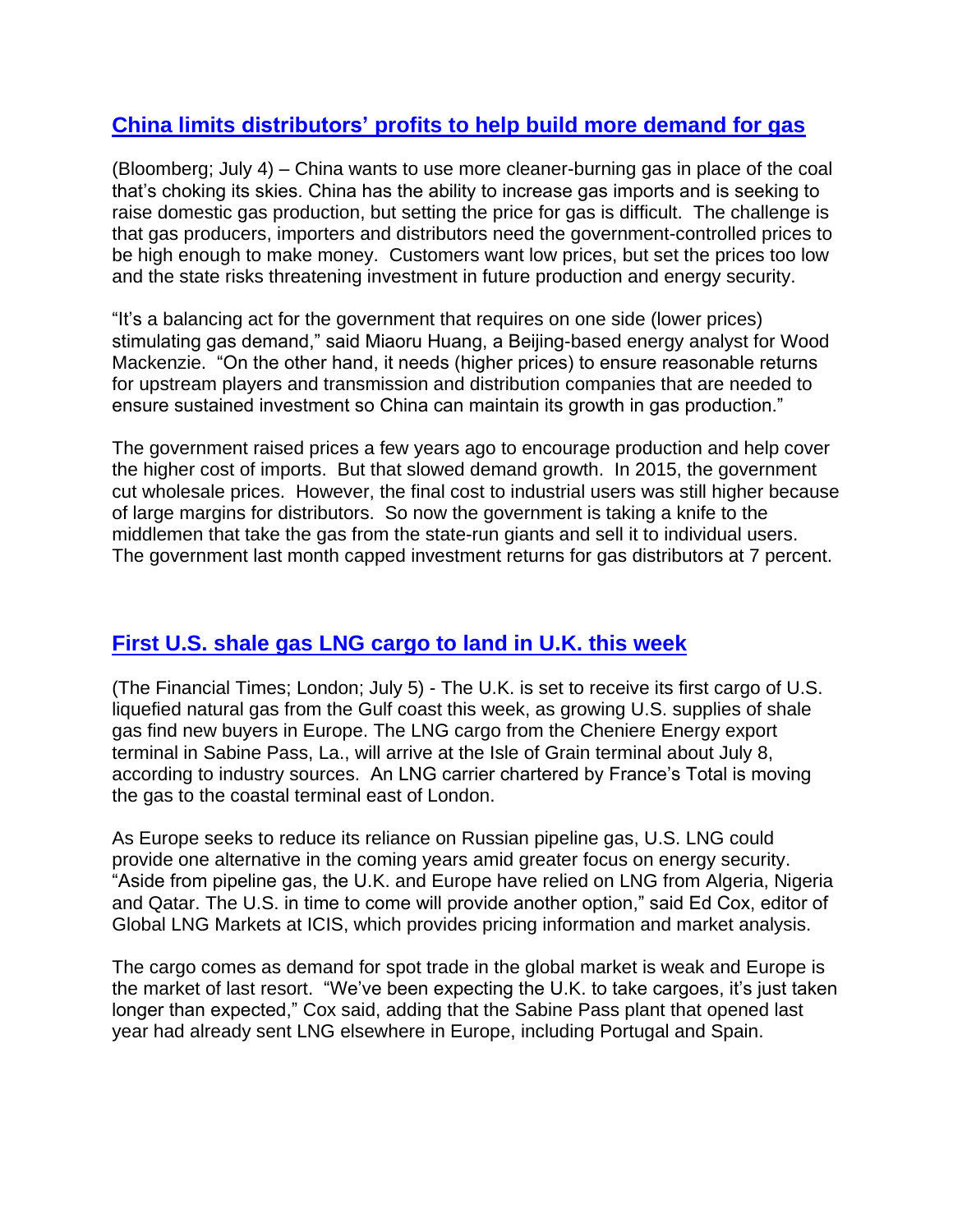#### **[Higher natural gas prices draw more drilling rigs back to Marcellus](http://www.calgaryherald.com/technology/after+dismal+2016+shale+drillers+begin+turn+corner/13596051/story.html)**

(The Associated Press and The Financial Post; July 4) - Pennsylvania's moribund natural gas drilling industry, which has struggled with persistently low prices and a dearth of infrastructure to get its product to market, is showing signs of life. Producers drilled 397 shale wells through the first six months of 2017, more than twice the number they sank in the same period last year. About 20 additional drilling rigs are exploring for Marcellus gas. Fracking crews are suddenly in short supply.

While the pace remains much slower than it was during the boom years earlier this decade, when a drilling frenzy transformed sleepy towns into economic hotbeds, 2017 has produced a modest rebound and hope of better days ahead in the Marcellus Shale, the nation's largest gas field. "There's a cautious optimism out there right now," said David Spigelmyer, president of the Marcellus Shale Coalition trade group.

One big reason is that gas prices have recovered from 20-year lows, nearly doubling since last year. Drillers had been battered by several years of rock-bottom prices due to oversupply and inadequate pipeline capacity. The low prices were good for consumers, businesses and manufacturers that use gas, but cost producers billions and prompted some to stop drilling. Producers have also been encouraged by several big pipeline projects that will provide access to markets. Power companies, meanwhile, are rushing to build new plants to take advantage of cheap Marcellus gas, providing another outlet.

#### **New Jersey rejects gas line project; [company](https://www.eenews.net/energywire/2017/06/29/stories/1060056776) says it will reapply**

(EnergyWire; June 29) - New Jersey regulators have denied the proposed PennEast pipeline, making it the latest gas pipeline from the Marcellus Shale to be thwarted in the Northeast. The New Jersey Department of Environmental Protection June 28 declared the PennEast case "administratively closed," saying the company had not furnished the additional details it requested in April and that it wasn't likely to do it soon. The 118-mile pipeline was planned to move 1 billion cubic feet a day of gas to a hub in New Jersey.

The \$1 billion pipeline has been in development since 2014 and received final environmental approval from the Federal Energy Regulatory Commission in April. New Jersey environmentalists applauded the rejection, saying they hope the project is dead, but Pat Kornick, a spokeswoman for PennEast, said the company will reapply after it gets the last of its final federal permits.

"Following federal approval, PennEast simply will resubmit its permit application" to the state, she said. "After an approximately seven-month construction phase, PennEast anticipates the pipeline will be operational in second half 2018." The decision is similar to two gas pipeline rejections in the state of New York last year. The New York Department of Environmental Conservation denied the Constitution pipeline and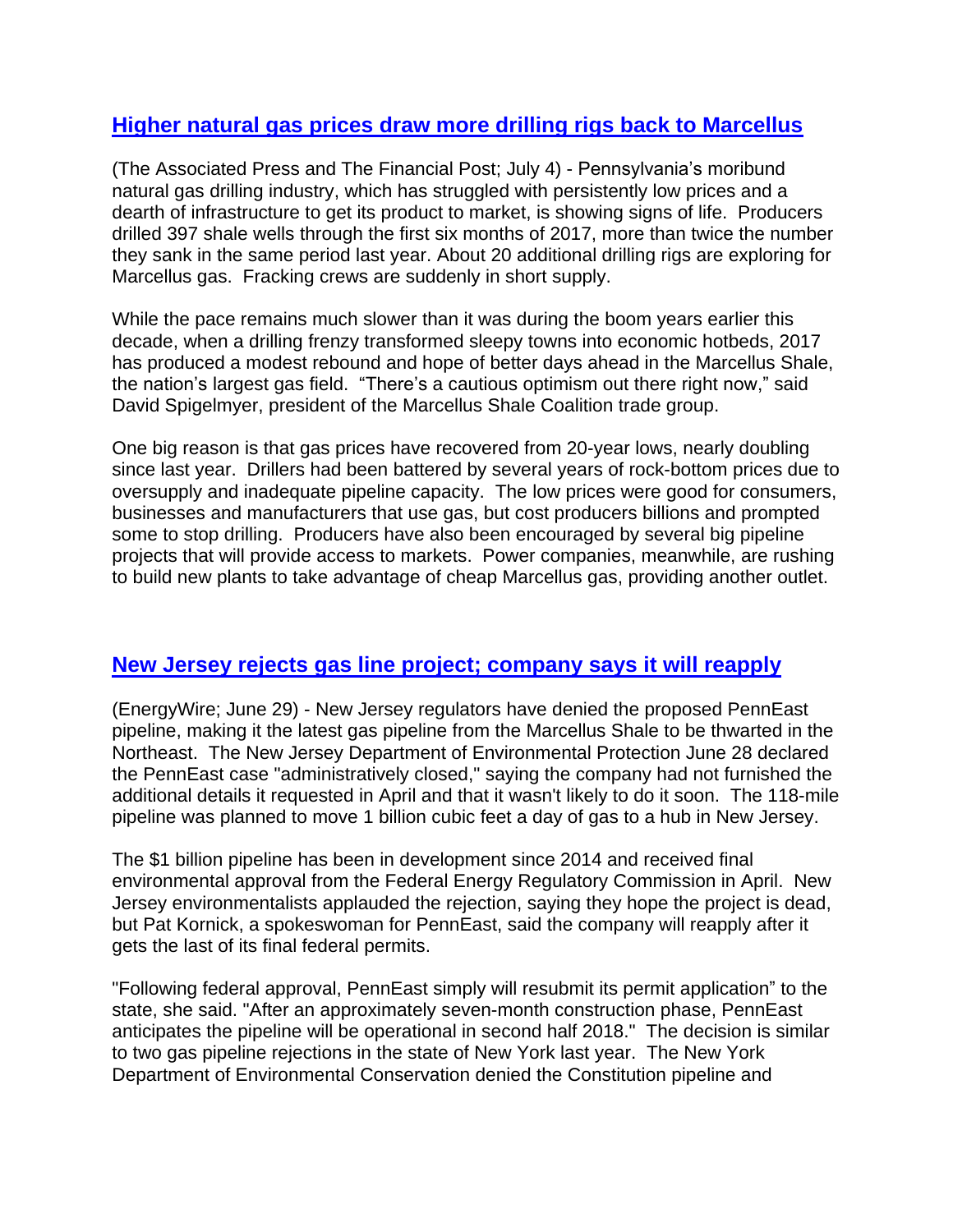Northern Access 2016 project. Both started in Pennsylvania, and both failed to get water permits in New York.

### **Enbridge pulls [application for New](https://www.platts.com/latest-news/natural-gas/portland-maine/enbridge-lacking-financing-options-suspends-new-21201905) England gas pipeline**

(Platts; June 30) - Lacking viable financing options, Enbridge has pulled its \$3.2 billion Access Northeast Project in New England from Federal Energy Regulatory Commission review, saying it could be revived if the region develops policies that would support pipeline development to serve power plants. The project would have bolstered the Algonquin Gas Transmission pipeline system in New York, Connecticut, Rhode Island and Massachusetts, and expanded a liquefied natural gas storage facility near Boston.

Governors, the region's electricity grid operators and others have been pressing for more gas pipeline capacity to supply the region, which is increasingly reliant on gasfired power plants. There have been winter price spikes, when generators compete for gas with homes and businesses that use the fuel for heating. The Enbridge proposal depended on New England states allowing regulated electric distribution companies to contract for pipeline capacity and then making the capacity available to power plants.

However, the Massachusetts Supreme Judicial Court and state utility regulators rejected the framework, saying that it violated state rules deregulating the electric utility sector. Although there are well-documented reliability and power price challenges in New England that could be addressed by increased gas pipeline capacity, the region lacks a consistent energy policy to support financing the pipelines, Enbridge, which owns Algonquin, said in a June 29 filing at FERC.

## **Falling oil price could cut billions from capital [spending](http://www.calgaryherald.com/canadian+oilpatch+defer+billion+capex+spending+prices+persist+analysts/13475072/story.html) in Canada**

(The Financial Post; Canada; June 29) - Oil's sharp price decline into bear market territory this week threatens \$19 billion in anticipated capital spending by Canadian energy producers and could slow down industry activity, according to analysts. This week, West Texas Intermediate crude tumbled to its lowest intraday level since August 2016 to US\$42.05 per barrel, well below the threshold necessary to spur new investment in many plays across the Western Canadian basin.

If current prices persist, they would take a bite out of producers' cash flows, which is the biggest driver of capital spending in the basin, said Jackie Forrest, director of research at ARC Energy Research Institute. WTI prices dropping to \$43 per barrel for 12 months would see anticipated capital spending shrink to \$23 billion from \$44 billion at \$53 oil, Forrest said.